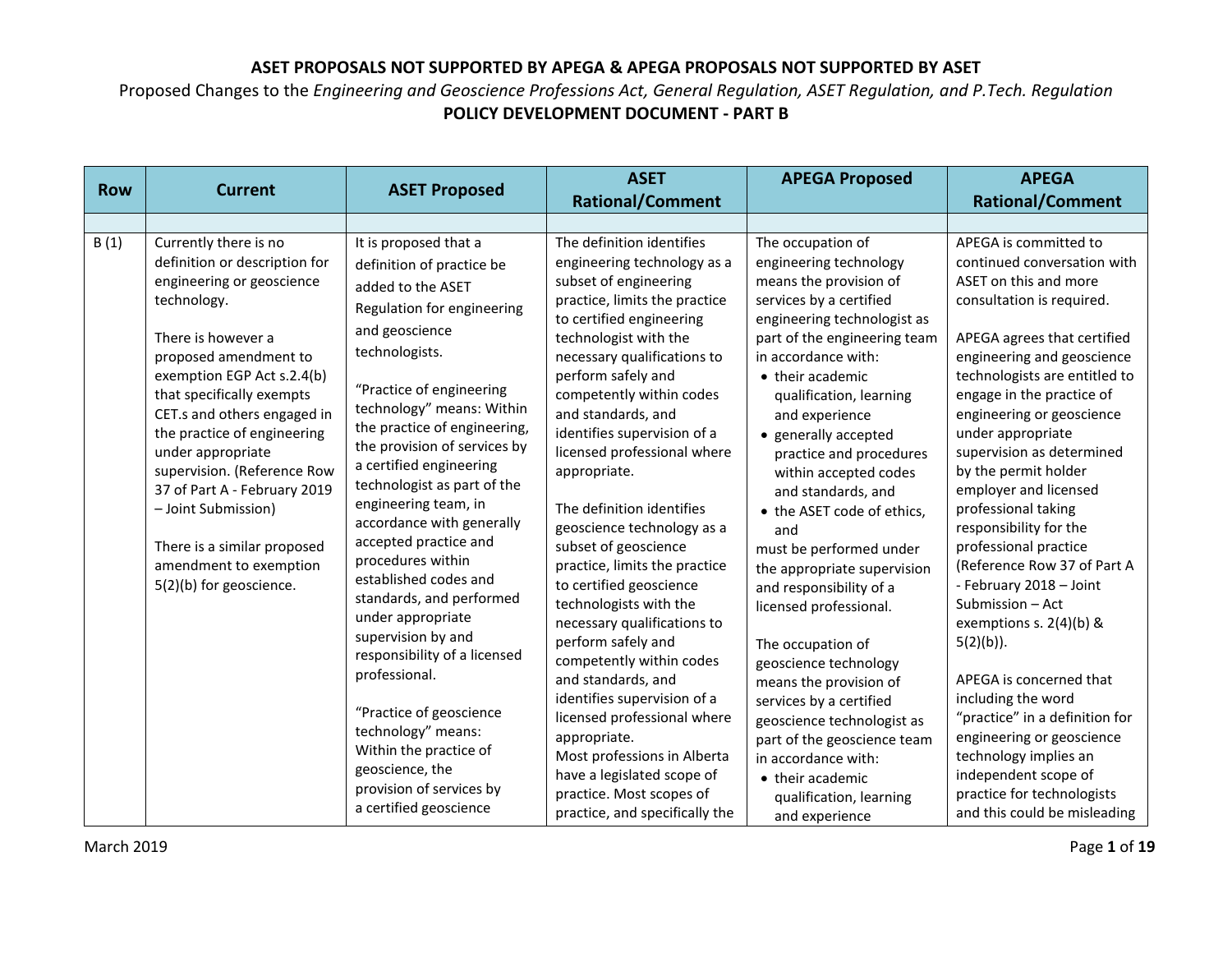|            |                |                                | <b>ASET</b>                          | <b>APEGA Proposed</b>       | <b>APEGA</b>                                               |
|------------|----------------|--------------------------------|--------------------------------------|-----------------------------|------------------------------------------------------------|
| <b>Row</b> | <b>Current</b> | <b>ASET Proposed</b>           | <b>Rational/Comment</b>              |                             | <b>Rational/Comment</b>                                    |
|            |                | technologist as part of        | scopes of practice for other         | • generally accepted        | to the public and contrary to                              |
|            |                | the engineering team,          | regulated technologists, do          | practice and procedures     | guiding principle laid out in                              |
|            |                | in accordance with             | not include sign off                 | within accepted codes       | proposed Act s.2(4)(b) and                                 |
|            |                | generally accepted             | authority.                           | and standards, and          | $5(2)(b)$ .                                                |
|            |                | practice and procedures        | Every health and non-health          | • the ASET code of ethics,  |                                                            |
|            |                | within established             | profession whose duties and          | and                         | Engineering and geoscience                                 |
|            |                | codes and standards,           | responsibilities impact the          | must be performed under     | technologists work within                                  |
|            |                | and performed under            | public has their practice set        | the appropriate supervision | the definitions of the                                     |
|            |                | the appropriate                | in legislation. Every                | and responsibility of a     | practice of engineering and                                |
|            |                | supervision and                | technologist has a clearly           | licensed professional.      | geoscience; definitions                                    |
|            |                | responsibility of a            | defined scope of practice set        |                             | already established within                                 |
|            |                | licensed professional.         | in legislation, with the             |                             | the EGP Act.                                               |
|            |                | In addition to the definitions | exception of engineering             |                             |                                                            |
|            |                | proposed for the ASET          | and geoscience<br>technologists. The |                             | The work is not a sub-set of                               |
|            |                | Regulation, the existing       | importance and utility of            |                             | engineering or geoscience<br>nor a separate "practice", it |
|            |                | exemptions in the EGP Act      | engineering technologists            |                             | is work performed within                                   |
|            |                | (Part 1 - Scope of Practice -  | has grown considerably over          |                             | the engineering or                                         |
|            |                | $2(4(b))$ and $5(2)(b)$ ), for | the past fifty years.                |                             | geoscience team.                                           |
|            |                | people being supervised        | Most jurisdictions have              |                             |                                                            |
|            |                | under the control of a         | moved toward assigning               |                             | The difficulty in separating                               |
|            |                | professional engineer,         | specific tasks to specific           |                             | practice areas for                                         |
|            |                | professional licensee or       | professions in codes,                |                             | engineering technology and                                 |
|            |                | professional technologists     | standards and regulations.           |                             | engineering is the challenge                               |
|            |                | would be amended to            | Engineering and geoscience           |                             | of the immense scopes of                                   |
|            |                | specify certified engineering  | technologist graduates from          |                             | practices across multiple                                  |
|            |                | technologists and certified    | post-secondary programs              |                             | disciples (64 and growing).                                |
|            |                | geoscience technologists.      | require additional                   |                             | This make enforceable                                      |
|            |                |                                | certification as the global          |                             | prescriptive definition of                                 |
|            |                |                                | trend toward more                    |                             | practice areas through                                     |
|            |                |                                | regulation, certification and        |                             | legislation nearly impossible.                             |
|            |                |                                |                                      |                             | Engineering is not, for                                    |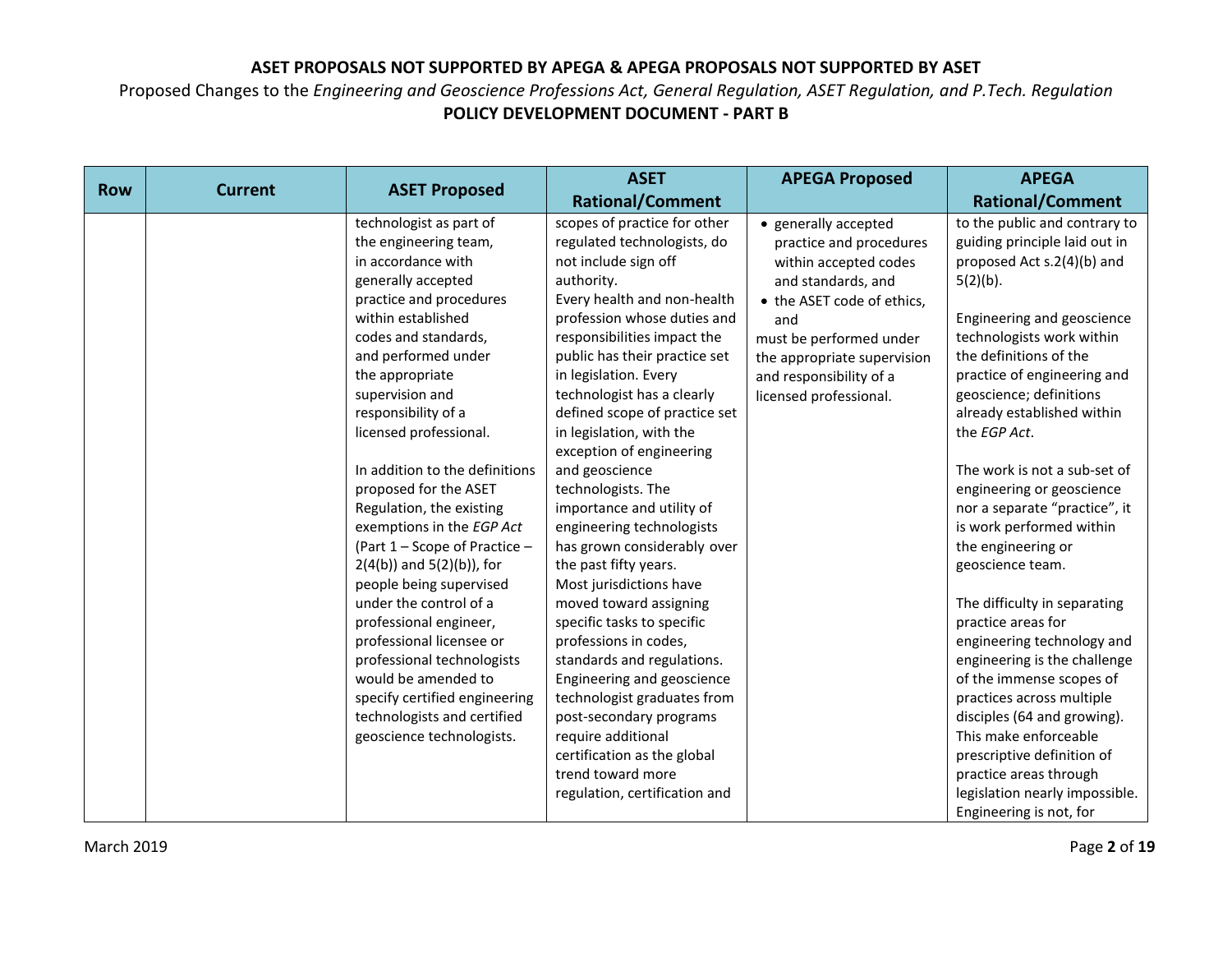| <b>Row</b> | <b>Current</b>                                                  |                                                                                                                                                                                                                                                                         | <b>ASET</b>                                                                                                                                                                                                                          | <b>APEGA Proposed</b>                                                                                                                                                                                          | <b>APEGA</b>                                                                                                                                                                                                                                                                                   |
|------------|-----------------------------------------------------------------|-------------------------------------------------------------------------------------------------------------------------------------------------------------------------------------------------------------------------------------------------------------------------|--------------------------------------------------------------------------------------------------------------------------------------------------------------------------------------------------------------------------------------|----------------------------------------------------------------------------------------------------------------------------------------------------------------------------------------------------------------|------------------------------------------------------------------------------------------------------------------------------------------------------------------------------------------------------------------------------------------------------------------------------------------------|
|            |                                                                 | <b>ASET Proposed</b>                                                                                                                                                                                                                                                    | <b>Rational/Comment</b>                                                                                                                                                                                                              |                                                                                                                                                                                                                | <b>Rational/Comment</b>                                                                                                                                                                                                                                                                        |
|            |                                                                 |                                                                                                                                                                                                                                                                         | standards grow for various<br>forms of infrastructure.                                                                                                                                                                               |                                                                                                                                                                                                                | example, a health profession<br>where a single list of<br>restricted activities may be<br>used to limit practice.                                                                                                                                                                              |
|            |                                                                 |                                                                                                                                                                                                                                                                         |                                                                                                                                                                                                                                      |                                                                                                                                                                                                                | The value a C.E.T. (C.G.T.)<br>brings to the team is not<br>defined by a definition but<br>lays within the certification<br>itself by holding the<br>individual to specified<br>admission requirements, a<br>code of ethics and the<br>requirement for continuous<br>professional development. |
|            |                                                                 |                                                                                                                                                                                                                                                                         |                                                                                                                                                                                                                                      |                                                                                                                                                                                                                | APEGA is committed to<br>ongoing conversation with<br>ASET on this, and other<br>stakeholder consultation in<br>conjunction with APEGA<br>Council and membership<br>would be necessary.                                                                                                        |
| B(2)       | Administration of the<br>P.Tech. joint boards and<br>committees | The administration of the<br>professional technologist<br>process should be the full<br>responsibility of ASET. The<br>membership for the boards<br>will remain split between<br>engineers and technologists,<br>but ASET will be fully<br>responsible for recruitment, | ASET supports a single<br>designated administrator for<br>the professional<br>technologist designation<br>and is committed to<br>engaging in ongoing<br>discussion with APEGA on<br>this matter, following<br>consultation with ASET | APEGA supports maintaining<br>current joint committees<br>and joint regulation of<br>P.Tech.s.<br>APEGA is committed to<br>ongoing conversation with<br>ASET on this and believes<br>that an MOU and an agreed | The administration and<br>regulation of P.Techs. needs<br>to remain a joint effort.<br>APEGA is the regulator for<br>engineering and geoscience<br>and needs to remain<br>involved in the regulation of<br>individuals and companies                                                           |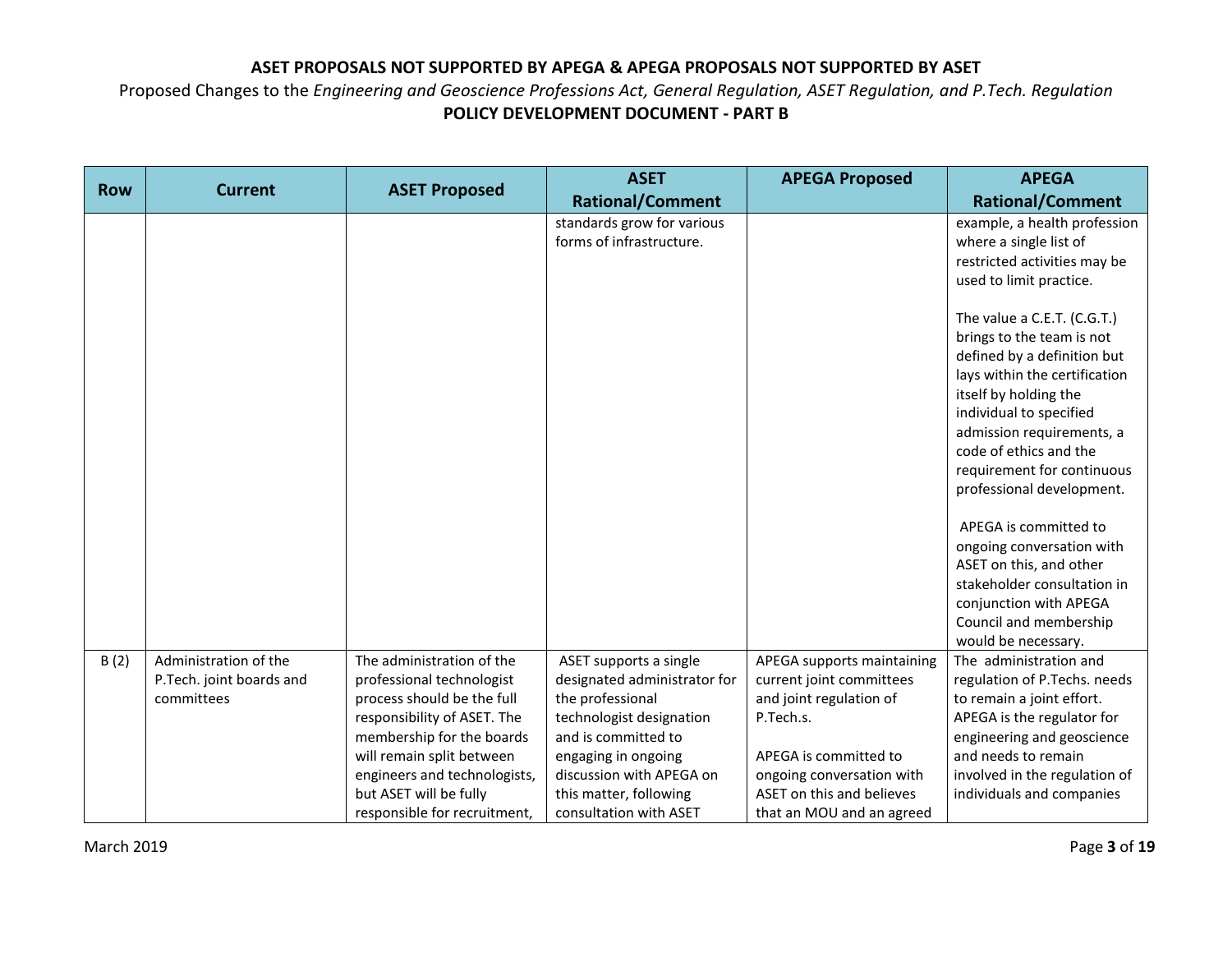|            |                |                                                       | <b>ASET</b>                                                                                                                                                                                                                                                                                                                                 | <b>APEGA Proposed</b>                                                                                                                                                                                      | <b>APEGA</b>                                                                                                                                                                                                                                                                                                                                                                                                                                                                                                                                                                                                                                                                                                                                                                       |
|------------|----------------|-------------------------------------------------------|---------------------------------------------------------------------------------------------------------------------------------------------------------------------------------------------------------------------------------------------------------------------------------------------------------------------------------------------|------------------------------------------------------------------------------------------------------------------------------------------------------------------------------------------------------------|------------------------------------------------------------------------------------------------------------------------------------------------------------------------------------------------------------------------------------------------------------------------------------------------------------------------------------------------------------------------------------------------------------------------------------------------------------------------------------------------------------------------------------------------------------------------------------------------------------------------------------------------------------------------------------------------------------------------------------------------------------------------------------|
| <b>Row</b> | <b>Current</b> | <b>ASET Proposed</b>                                  | <b>Rational/Comment</b>                                                                                                                                                                                                                                                                                                                     |                                                                                                                                                                                                            | <b>Rational/Comment</b>                                                                                                                                                                                                                                                                                                                                                                                                                                                                                                                                                                                                                                                                                                                                                            |
|            |                | training and orientation of<br>the committee members. | Council and membership.<br>APEGA's assistance was<br>needed to set up the initial<br>application process.<br>However, there have been<br>significant delays from<br>APEGA to fill vacancies and<br>establish the legally required<br>joint boards. Establishing a<br>non-legislative solution has<br>proven to be not a viable<br>solution. | to confidentiality agreement<br>for joint committee<br>members can be developed<br>to establish a framework to<br>govern operation of the<br>joint committees.<br>Legislation changes are not<br>required. | engaged in the practice of<br>engineering and geoscience.<br>P. Tech.s are licensed to<br>independently practice<br>engineering and geoscience<br>within restricted scopes. As<br>the scope of practice for<br>P. Tech.s involves the<br>practice of engineering and<br>geoscience, APEGA needs to<br>be involved in regulating<br>P.Tech.s, as it does for any<br>individuals engaged in the<br>independent practice of<br>engineering or geoscience.<br>APEGA believes an MOU and<br>an agreed to confidentiality<br>agreement can be<br>developed to resolve<br>operational issues of the<br>joint committees including<br>appointments of joint<br>committee members<br>There may be an alternative<br>available for APEGA to<br>become the sole regulator<br>for all licensed |
|            |                |                                                       |                                                                                                                                                                                                                                                                                                                                             |                                                                                                                                                                                                            | professionals.                                                                                                                                                                                                                                                                                                                                                                                                                                                                                                                                                                                                                                                                                                                                                                     |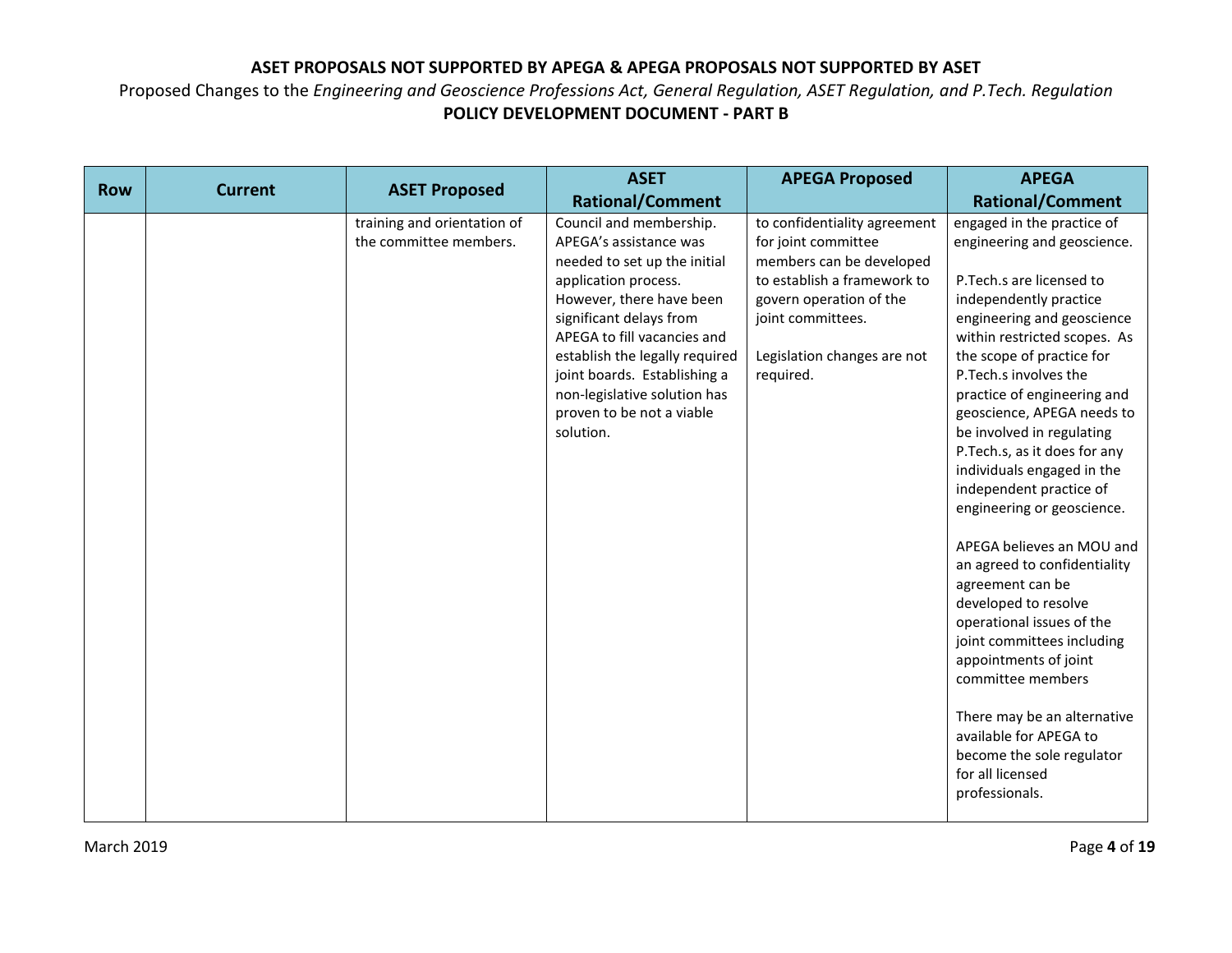| <b>Row</b> |                                                                                                                             |                                                                                                                                                                                         | <b>ASET</b>                                                                                                                                                                                                                                                                                                                                                                                                                                                                                               | <b>APEGA Proposed</b>                                                                                                                                                                                                                                                                                                                                              | <b>APEGA</b>                                                                                                                                                                                                                                                                                                                                                                                                                                                                                                                                                                                                                                               |
|------------|-----------------------------------------------------------------------------------------------------------------------------|-----------------------------------------------------------------------------------------------------------------------------------------------------------------------------------------|-----------------------------------------------------------------------------------------------------------------------------------------------------------------------------------------------------------------------------------------------------------------------------------------------------------------------------------------------------------------------------------------------------------------------------------------------------------------------------------------------------------|--------------------------------------------------------------------------------------------------------------------------------------------------------------------------------------------------------------------------------------------------------------------------------------------------------------------------------------------------------------------|------------------------------------------------------------------------------------------------------------------------------------------------------------------------------------------------------------------------------------------------------------------------------------------------------------------------------------------------------------------------------------------------------------------------------------------------------------------------------------------------------------------------------------------------------------------------------------------------------------------------------------------------------------|
|            | <b>Current</b>                                                                                                              | <b>ASET Proposed</b>                                                                                                                                                                    | <b>Rational/Comment</b>                                                                                                                                                                                                                                                                                                                                                                                                                                                                                   |                                                                                                                                                                                                                                                                                                                                                                    | <b>Rational/Comment</b>                                                                                                                                                                                                                                                                                                                                                                                                                                                                                                                                                                                                                                    |
|            |                                                                                                                             |                                                                                                                                                                                         |                                                                                                                                                                                                                                                                                                                                                                                                                                                                                                           |                                                                                                                                                                                                                                                                                                                                                                    | APEGA has committed to<br>continued conversation and<br>stated that more<br>consultation is required, and<br>this could take a year or<br>more.                                                                                                                                                                                                                                                                                                                                                                                                                                                                                                            |
| B(3)       | EGP Act Division 3 - P.Tech<br>Scope of practice<br>There was not an<br>opportunity to discuss this<br>during the mediation | The scope of practice for<br>professional technologist<br>should be modernized to<br>allow members to practice<br>outside codes and<br>standards, but within their<br>scope of practice | <b>ASET supports modernizing</b><br>the scope of practice for the<br>professional technologist<br>designation and is<br>committed to engaging in<br>ongoing discussion with<br>APEGA on this matter,<br>following consultation with<br><b>ASET Council and</b><br>Membership.<br>The proposed change would<br>align professional<br>technologists with<br>professional licensees.<br>There are over 800 P. Tech.s<br>in Alberta and they have<br>demonstrated competence<br>and a focus on public safety. | APEGA is proposing that<br>professional technologists<br>can obtain an expanded<br>scope through APEGA's<br>limited license which is<br>being renamed to<br>professional limited licensee<br>(P.L.L.). The P.L.L. will<br>provide a pathway for<br>P. Tech.s to obtain a scope of<br>practice involving complex<br>problem solving using<br>complex methodologies. | APEGA does not support this<br>but is committed to<br>engaging in ongoing<br>discussion with ASET on this<br>matter.<br>There is an existing pathway<br>for an engineering or<br>geoscience technologist to<br>gain a scope of practice<br>outside of codes and<br>standards and that pathway<br>is the Professional Licensee.<br>APEGA supports giving<br>qualified P.Tech.s a pathway<br>to the new proposed APEGA<br>professional limited licensee<br>designation and scope of<br>practice.<br>APEGA is proposing that<br>professional technologists<br>can obtain an expanded<br>scope through APEGA's<br>limited license which is<br>being renamed to |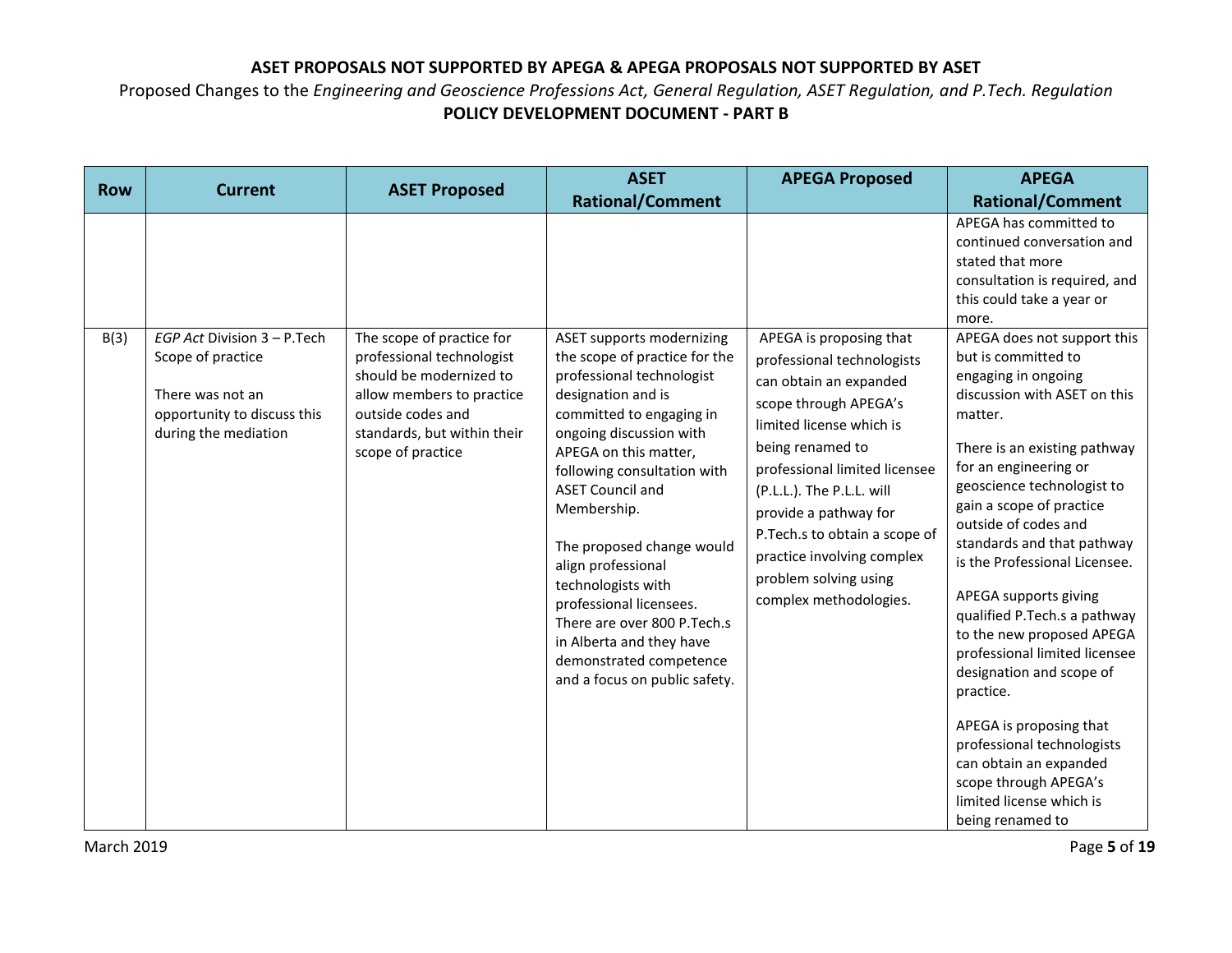| <b>Row</b> | <b>Current</b>                | <b>ASET Proposed</b> | <b>ASET</b>             | <b>APEGA Proposed</b>         | <b>APEGA</b>                   |
|------------|-------------------------------|----------------------|-------------------------|-------------------------------|--------------------------------|
|            |                               |                      | <b>Rational/Comment</b> |                               | <b>Rational/Comment</b>        |
|            |                               |                      |                         |                               | professional limited licensee  |
|            |                               |                      |                         |                               | (P.L.L.) to recognize both the |
|            |                               |                      |                         |                               | limited license and            |
|            |                               |                      |                         |                               | professional aspects of the    |
|            |                               |                      |                         |                               | designation. The P.L.L. will   |
|            |                               |                      |                         |                               | provide a pathway for          |
|            |                               |                      |                         |                               | P.Tech.s to obtain a scope of  |
|            |                               |                      |                         |                               | practice involving complex     |
|            |                               |                      |                         |                               | problem solving using          |
|            |                               |                      |                         |                               | complex methodologies.         |
| B(4)       | P.Tech. scope of practice -   |                      |                         | Amend s. 90.1(3) as follows:  | This is a new item that is     |
|            | EGP Act section 90.1(3) uses  |                      |                         |                               | tied in with the P.Tech scope  |
|            | permissive language for the   |                      |                         | s. 90.1(3) For the purposes   | of practice. APEGA had         |
|            | Joint Board of Examiners -    |                      |                         | of subsection (2), the joint  | hoped to raise this during     |
|            |                               |                      |                         | <b>Registration Committee</b> | the mediation but there was    |
|            | This is a new item that is    |                      |                         | <b>Board of Examiners may</b> | not an opportunity to do so    |
|            | tied in with the P.Tech scope |                      |                         | shall                         | as the P.Tech scope of         |
|            | of practice B(3) above.       |                      |                         | define or describe<br>(a)     | practice item was not          |
|            | There was not an              |                      |                         | "routine                      | discussed.                     |
|            | opportunity to discuss this   |                      |                         | application"                  |                                |
|            | during the mediation.         |                      |                         | define or describe<br>(b)     | APEGA is committed to          |
|            |                               |                      |                         | "industry                     | having conversation with       |
|            |                               |                      |                         | recognized"                   | ASET on this.                  |
|            |                               |                      |                         | (c) specify or describe       |                                |
|            |                               |                      |                         | the codes,                    | APEGA believes the "may" in    |
|            |                               |                      |                         | standards,                    | s. 90.1(3) should be changed   |
|            |                               |                      |                         | procedures and                | to "shall" so that the         |
|            |                               |                      |                         | practices applicable          | restricted scopes issued by    |
|            |                               |                      |                         | (d) define or describe        | the joint registration         |
|            |                               |                      |                         | all or any of the             | committee are clear to the     |
|            |                               |                      |                         | following terms:              | public and define the exact    |
|            |                               |                      |                         | "engineering or               | codes and standards to         |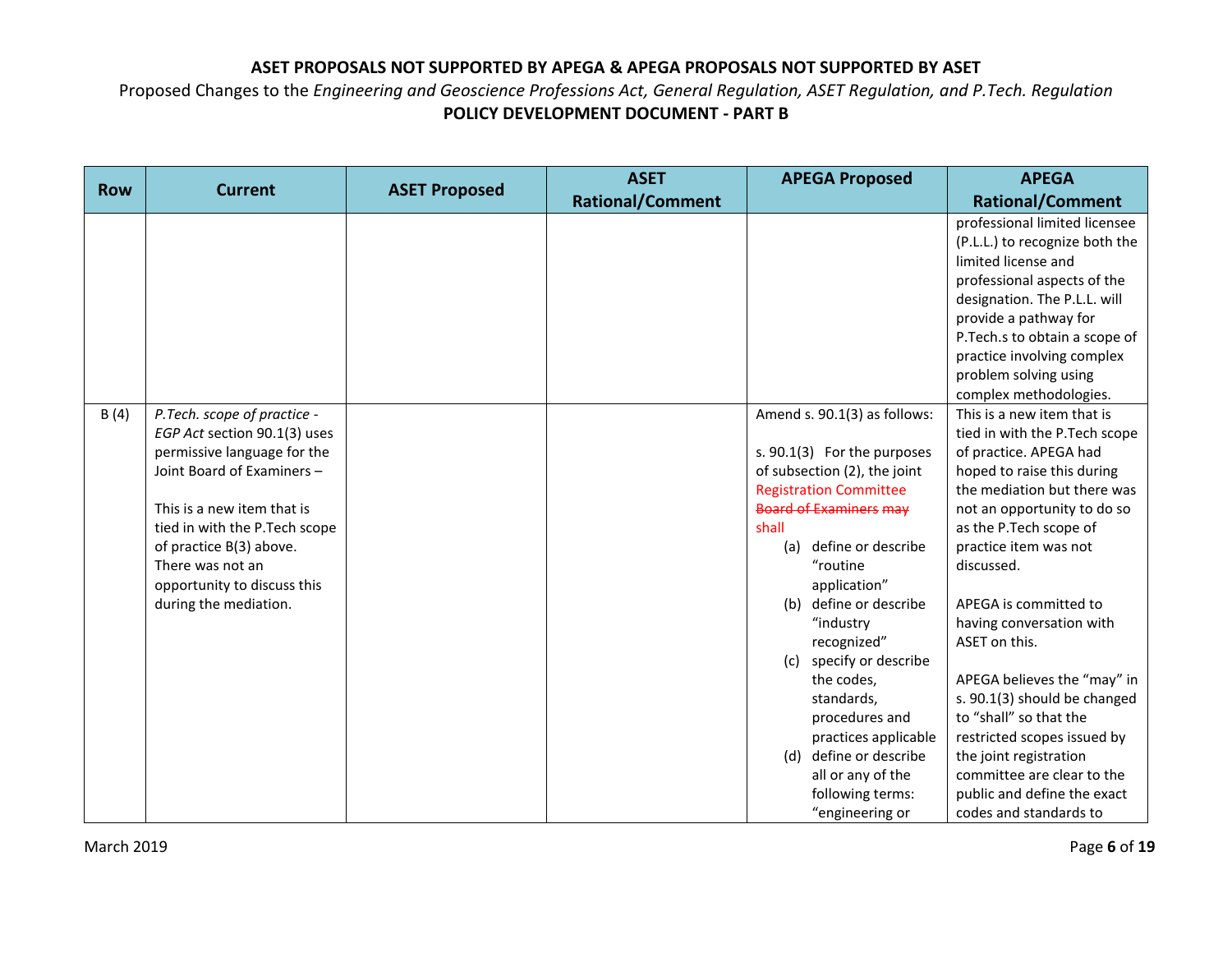| <b>Row</b> | <b>Current</b>                                                                                                                          |                                                                                                                                                                                                             | <b>ASET</b>                                                                         | <b>APEGA Proposed</b>                                                                | <b>APEGA</b>                                                                                                                                                                                                                                                                                                                                                                                                                                                                                                                                                                 |
|------------|-----------------------------------------------------------------------------------------------------------------------------------------|-------------------------------------------------------------------------------------------------------------------------------------------------------------------------------------------------------------|-------------------------------------------------------------------------------------|--------------------------------------------------------------------------------------|------------------------------------------------------------------------------------------------------------------------------------------------------------------------------------------------------------------------------------------------------------------------------------------------------------------------------------------------------------------------------------------------------------------------------------------------------------------------------------------------------------------------------------------------------------------------------|
|            |                                                                                                                                         | <b>ASET Proposed</b>                                                                                                                                                                                        | <b>Rational/Comment</b>                                                             |                                                                                      | <b>Rational/Comment</b>                                                                                                                                                                                                                                                                                                                                                                                                                                                                                                                                                      |
|            |                                                                                                                                         |                                                                                                                                                                                                             |                                                                                     | applied science<br>geoscience<br>principles" and<br>"methods of<br>problem solving". | which the P.Tech. is<br>qualified to work<br>independently.<br>APEGA believes this<br>proposed amendment will<br>better protect the public by<br>more clearly delineating the<br>areas within which<br>professional technologists<br>are licensed to<br>independently practice.<br>In s. $90.1(3)(d)$ the words<br>"applied science" should be<br>removed and replaced with<br>"geoscience" to be<br>consistent with other similar<br>proposed changes<br>(Reference Rows R38 and<br>R39 of Part A – and Row B(6)<br>and B(8) in Part B - March<br>2019 - Joint Submission). |
| B(5)       | Currently there are no<br><b>Public Member</b><br>appointments to ASET's<br>Registration, Practice<br>Review, and Appeal<br>Committees. | It is proposed that the ASET<br>regulation be amended so<br>that Public Member<br>appointment be added to<br><b>ASET's Registration</b><br>Committee, Practice Review<br>Committee, and Appeal<br>Committee | It is proposed that these<br>appointments would<br>improve public<br>representation | This requires clarification<br>from the government.                                  | This may have been a<br>drafting oversight in 2009?<br>Or it may be that<br>appointments of public<br>members to ASET<br>committees was viewed<br>similarly to those<br>professions within POARA<br>and that public member                                                                                                                                                                                                                                                                                                                                                   |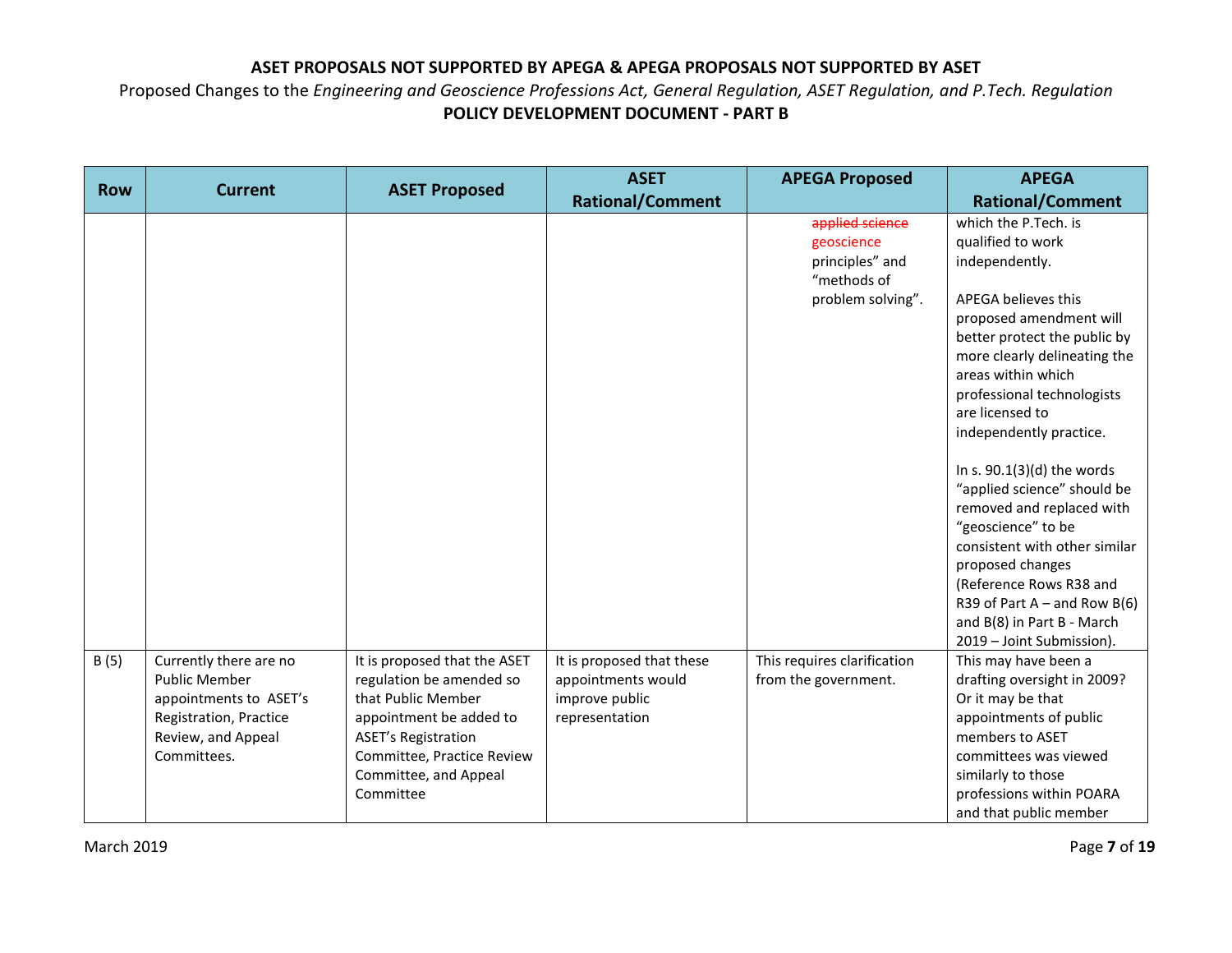|            |                           |                      | <b>ASET</b>                                            | <b>APEGA Proposed</b>                                  | <b>APEGA</b>                           |
|------------|---------------------------|----------------------|--------------------------------------------------------|--------------------------------------------------------|----------------------------------------|
| <b>Row</b> | <b>Current</b>            | <b>ASET Proposed</b> | <b>Rational/Comment</b>                                |                                                        | <b>Rational/Comment</b>                |
|            |                           |                      |                                                        |                                                        | appointments are not                   |
|            |                           |                      |                                                        |                                                        | necessary.                             |
|            |                           |                      |                                                        |                                                        |                                        |
|            |                           |                      |                                                        |                                                        | The government should                  |
|            |                           |                      |                                                        |                                                        | clarify its intent. (See Part A        |
|            |                           |                      |                                                        |                                                        | row 82)                                |
| B(6)       | ASET Regulation 14 (1)    |                      | This is a proposal requiring                           | 14(1) A person who meets                               | APEGA agrees this needs                |
|            |                           |                      | clarification from the                                 | the requirements for                                   | clarification from the                 |
|            | Also see Section 13(1) in |                      | government. In 2009, ASET<br>was advised by government | registration under section<br>13 and is entitled to be | government.<br>ASET's protected titles |
|            | Row $B(8)$                |                      | that the A.Sc.T. and C.C.I.T.                          | registered as a regulated                              | under EGPA should be for               |
|            |                           |                      | designations should no                                 | member shall be granted                                | certified engineering and              |
|            |                           |                      | longer be issued given the                             | one of the following                                   | geoscience technologists               |
|            |                           |                      | transition of ASET to the                              | designations as determined                             | (C.E.T. and C.G.T.). These             |
|            |                           |                      | EGP Act. This is problematic                           | by the ASET Board of                                   | designations should only be            |
|            |                           |                      | as ASET also registers                                 | Examiners:                                             | given to qualified individuals         |
|            |                           |                      | professionals in applied                               | (a) certified                                          | in engineering and                     |
|            |                           |                      | science fields, such as                                | technician;                                            | geoscience technology. Any             |
|            |                           |                      | architectural technology,                              | (b) certified                                          | other technologists (biology,          |
|            |                           |                      | bioscience, chemical science                           | engineering                                            | architecture, etc) are                 |
|            |                           |                      | and so forth. ASET proposes                            | technologist;                                          | outside the EGP Act.                   |
|            |                           |                      | reinstatement of the A.Sc.T.                           | (c) Certified                                          |                                        |
|            |                           |                      | designation for individuals                            | geoscience                                             | As a result, the applied               |
|            |                           |                      | registered in these                                    | technologist                                           | science technologist                   |
|            |                           |                      | disciplines. This does not                             | (c) applied science                                    | (A.Sc.T.) and certified                |
|            |                           |                      | require a legislative change                           | technologist;                                          | computer information                   |
|            |                           |                      | as ASET retains title                                  | (d) certified                                          | technologist (C.C.I.T.)                |
|            |                           |                      | protections of the A.SC.T. in                          | computer                                               | designations should be                 |
|            |                           |                      | ASET Regulation s14(2)(c).                             | information                                            | removed from the ASET                  |
|            |                           |                      |                                                        | technologist.                                          | Regulation because the                 |
|            |                           |                      | ASET does not agree to this                            |                                                        | regulation is pursuant to the          |
|            |                           |                      | proposed change until                                  |                                                        | EGP Act and these other                |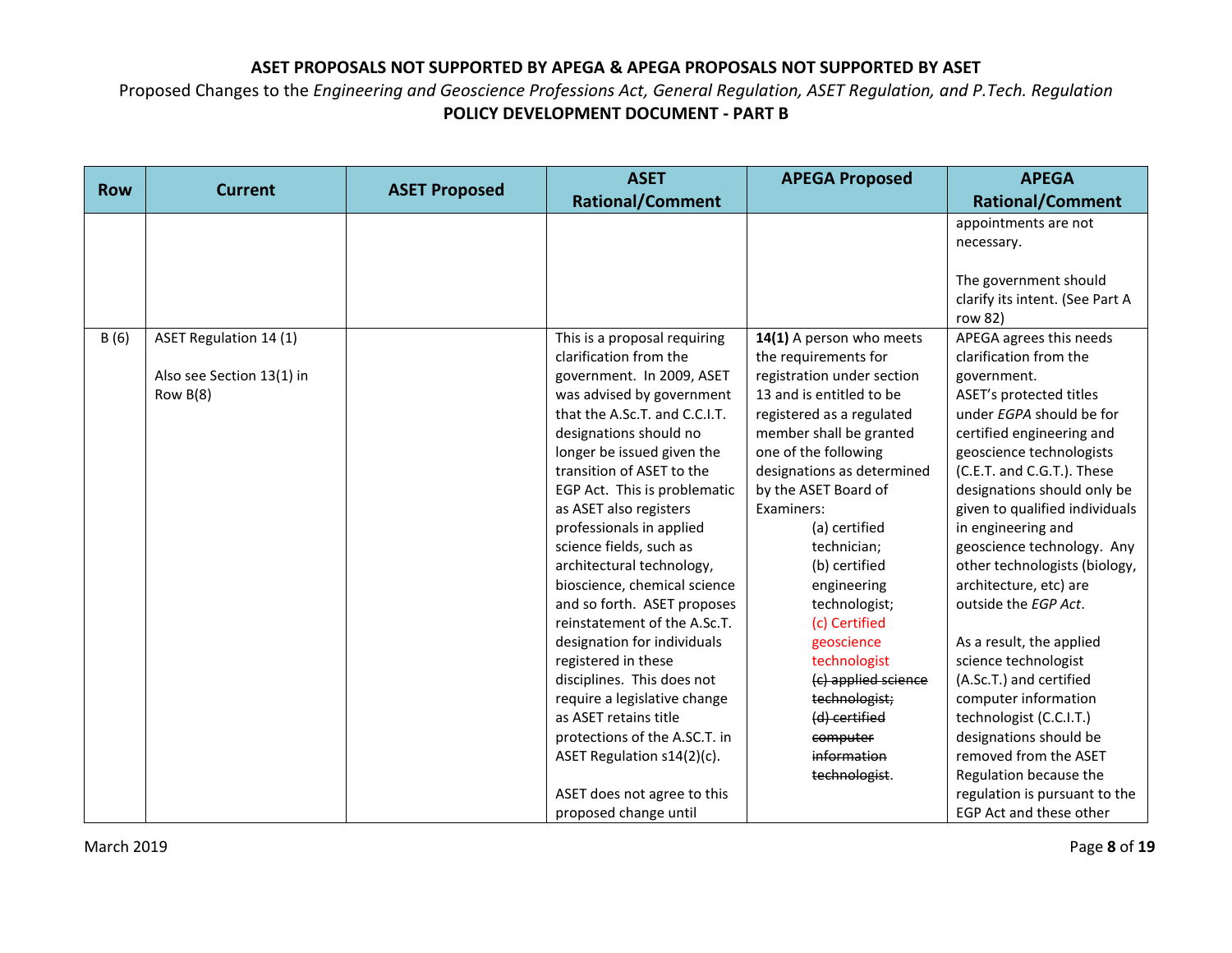|            |                |                      | <b>ASET</b>                    | <b>APEGA Proposed</b>        | <b>APEGA</b>                   |
|------------|----------------|----------------------|--------------------------------|------------------------------|--------------------------------|
| <b>Row</b> | <b>Current</b> | <b>ASET Proposed</b> | <b>Rational/Comment</b>        |                              | <b>Rational/Comment</b>        |
|            |                |                      | further consultation can be    | (2) Only those regulated     | individuals do not fall within |
|            |                |                      | carried out with ASET          | members who are granted      | the ambit of the EGP           |
|            |                |                      | members and with               | one of the designations as   | legislation.                   |
|            |                |                      | Government. Removal of         | set out in subsection (1),   |                                |
|            |                |                      | applied science and            | and whose registration has   | In addition, these other       |
|            |                |                      | information technology         | not been cancelled or        | individuals should not fall    |
|            |                |                      | from the regulations limits    | suspended, may use such      | within the definition of       |
|            |                |                      | ASET's ability to regulate     | designation or the following | "regulated member" within      |
|            |                |                      | members who practice in        | abbreviations:               | the ASET regulation s14        |
|            |                |                      | these areas and to protect     | (a) C. Tech;                 | because "regulated             |
|            |                |                      | against title misuse. This has | $(b)$ C.E.T.;                | member" should be              |
|            |                |                      | the potential to further       | (c) C.G.T.                   | reserved for those in          |
|            |                |                      | complicate and confuse the     | $(e)$ A.Sc.T.;               | engineering and geoscience     |
|            |                |                      | professional landscape in      | (d) C.C.I.F.                 | fields within the overarching  |
|            |                |                      | Alberta. It may also create    |                              | framework of the EGP           |
|            |                |                      | national mobility issues       |                              | legislation.                   |
|            |                |                      | given that some provinces      |                              |                                |
|            |                |                      | only issue the A.Sc.T.         |                              | National mobility              |
|            |                |                      | designation to engineering     |                              | should not be an issue for     |
|            |                |                      | and geoscience                 |                              | AScTs transferring into        |
|            |                |                      | technologists (e.g., both      |                              | Alberta from other             |
|            |                |                      | <b>ASTTBC and SASTT in our</b> |                              | provinces because if they      |
|            |                |                      | neighbouring provinces).       |                              | are qualified for registration |
|            |                |                      | ASET has committed to          |                              | as a CET or CGT in Alberta     |
|            |                |                      | continued conversation and     |                              | they can be given that         |
|            |                |                      | stated that more               |                              | designation rather than the    |
|            |                |                      | consultation is required, and  |                              | AScT designation. What         |
|            |                |                      | this could take a year or      |                              | matters is whether the         |
|            |                |                      | more.                          |                              | designation from the other     |
|            |                |                      | If APEGA would like to         |                              | province is equivalent to the  |
|            |                |                      | propose these changes          |                              | CET/CGT designation, not       |
|            |                |                      | rather than await              |                              |                                |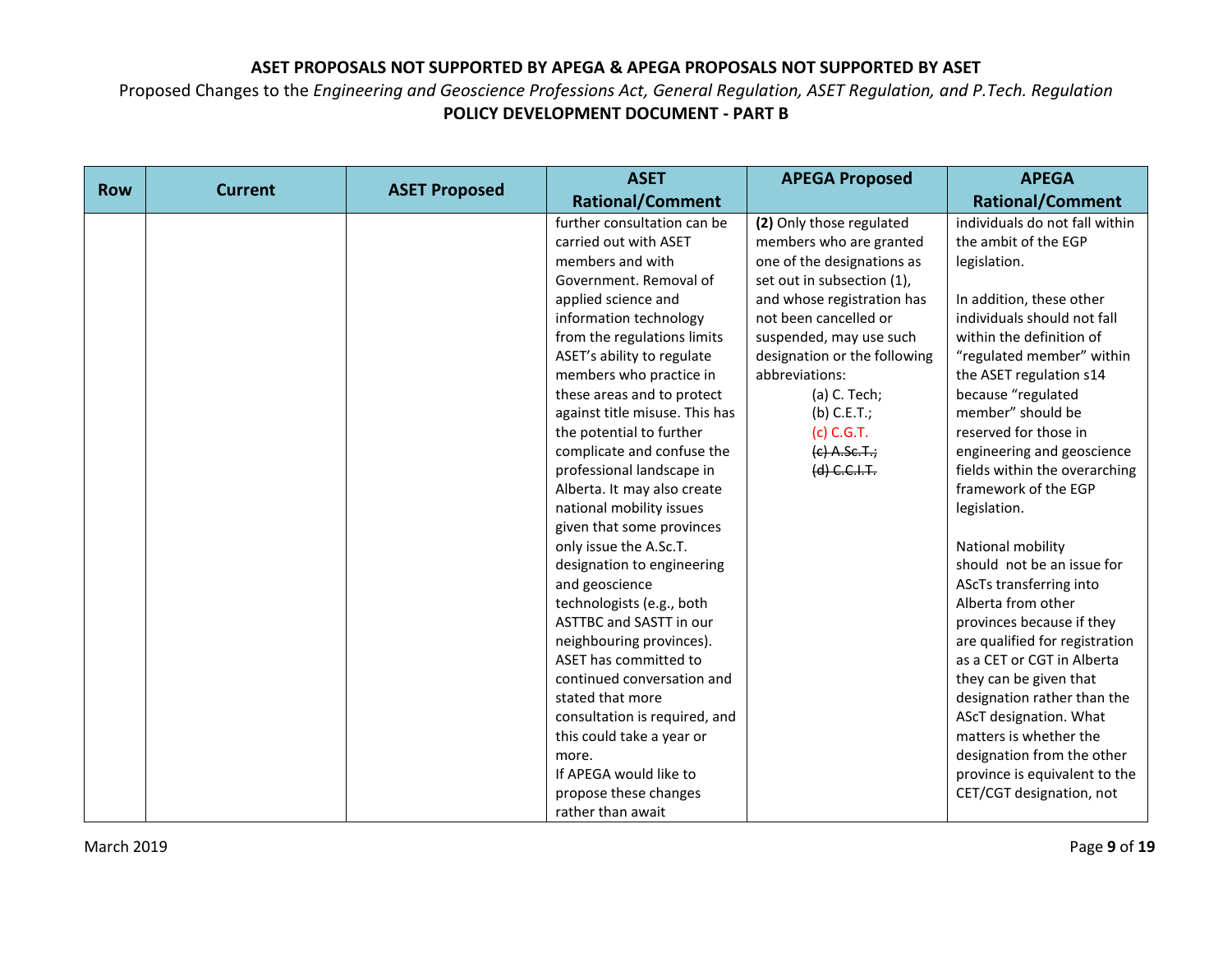| <b>Row</b> | <b>Current</b>                                                                              | <b>ASET Proposed</b> | <b>ASET</b>                                                                                                                                                                                                                                         | <b>APEGA Proposed</b>                                                                                                                                                                                                                                                                      | <b>APEGA</b>                                                                                                                                                                                                                                                                                                                      |
|------------|---------------------------------------------------------------------------------------------|----------------------|-----------------------------------------------------------------------------------------------------------------------------------------------------------------------------------------------------------------------------------------------------|--------------------------------------------------------------------------------------------------------------------------------------------------------------------------------------------------------------------------------------------------------------------------------------------|-----------------------------------------------------------------------------------------------------------------------------------------------------------------------------------------------------------------------------------------------------------------------------------------------------------------------------------|
|            |                                                                                             |                      | <b>Rational/Comment</b>                                                                                                                                                                                                                             |                                                                                                                                                                                                                                                                                            | <b>Rational/Comment</b>                                                                                                                                                                                                                                                                                                           |
|            |                                                                                             |                      | consultation with ASET<br>members and Government,<br>R39 must be moved to the<br>Part B document.                                                                                                                                                   |                                                                                                                                                                                                                                                                                            | what it is called in the other<br>province.<br>Applied Science and<br><b>Information Technology</b><br>membership categories and<br>rights and privileges can be<br>addressed in the ASET<br>Bylaws. This is similar to the<br>protection of other titles<br>under the Societies Act, and<br>can be regulated in the<br>same way. |
| B(7)       | <b>ASET Regulation</b><br>Part 6<br>General<br>Use of stamps and seals<br>issued to members |                      | ASET does not agree to<br>these proposed revisions.<br>ASET wishes to reserve the<br>ability to issue a stamp to<br>regulated members. This is                                                                                                      | <b>ASET Regulation</b><br>Part 6<br>General<br>Use of stamps and seals<br>issued to members                                                                                                                                                                                                | APEGA will await discussions<br>with the Government on<br>these items as well as B(8)<br>The proposed revision is to<br>correct a drafting error from<br>the 2009 regulations.<br>Prior to 2009, RET's were                                                                                                                       |
|            | 49(1)                                                                                       |                      | not for the purposes of<br>authentication; rather, a<br>stamp of quality assurance<br>or authorship. Any stamp<br>issued to a regulated<br>member must be<br>accompanied by the stamp<br>of a licensed professional for<br>authentication purposes. | 49(1) A stamp or seal issued<br>to a regulated member<br><b>Registered Engineering</b><br>Technologist (R.E.T.) must at<br>all times remain under that<br>person's direct control and<br>must be applied by the<br>regulated member or by a<br>person acting under the<br>regulated member | contained in the General<br>Regulation AR 37/2003 at<br>sections 63 to 72. Section 70<br>addressed the issuing of<br>stamps and seals to RETs by<br>ASET. Section 64 addressed<br>the use of stamps and seals<br>by RETs. There was no<br>mention of stamps or seals                                                              |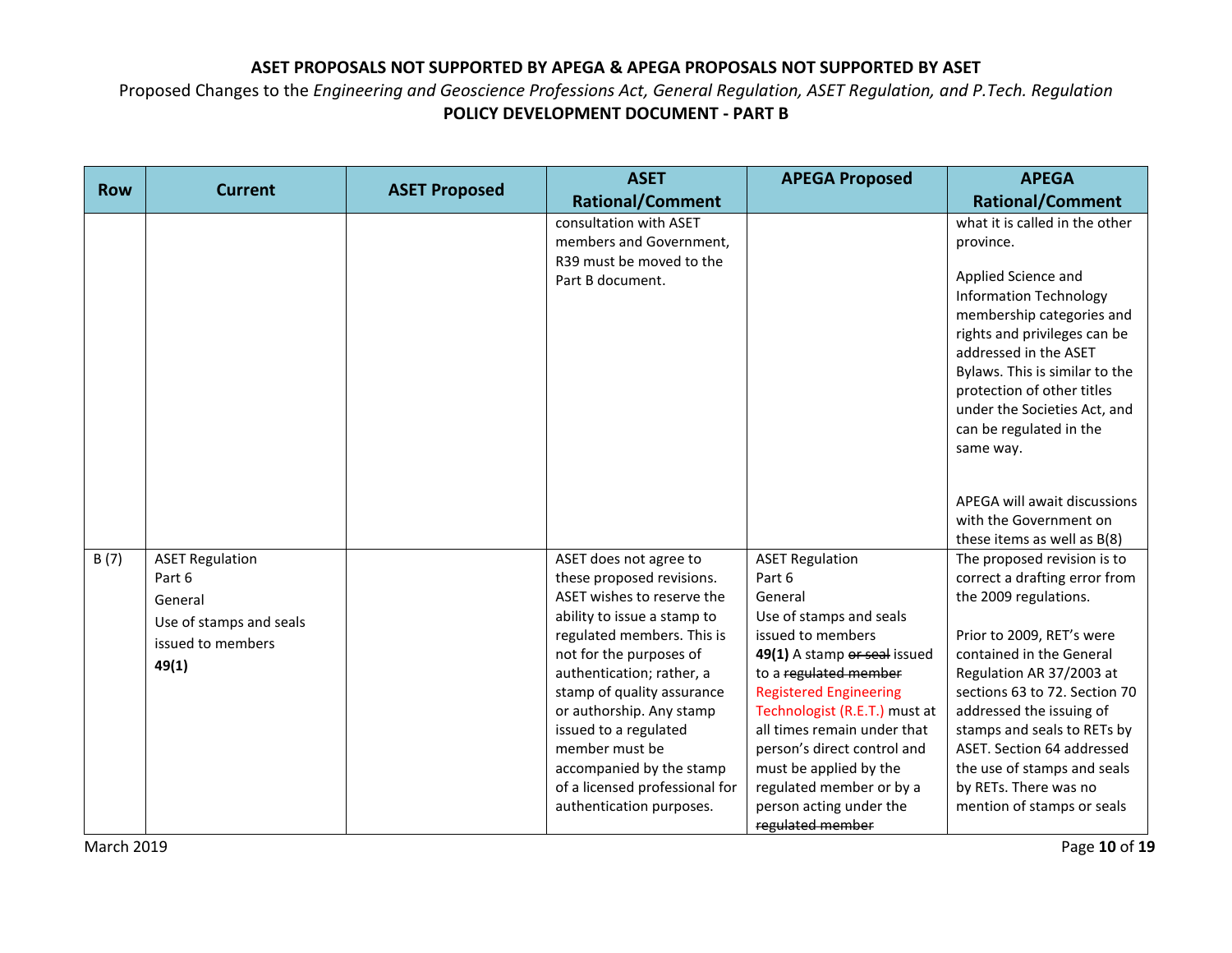|            |                |                      | <b>ASET</b>             | <b>APEGA Proposed</b>                                                                                                                                                                                                                                                                                                                                                                                                                                                                                                                 | <b>APEGA</b>                                                                                                                                                                                                                                                                                                                                                                                                                                                                                                             |
|------------|----------------|----------------------|-------------------------|---------------------------------------------------------------------------------------------------------------------------------------------------------------------------------------------------------------------------------------------------------------------------------------------------------------------------------------------------------------------------------------------------------------------------------------------------------------------------------------------------------------------------------------|--------------------------------------------------------------------------------------------------------------------------------------------------------------------------------------------------------------------------------------------------------------------------------------------------------------------------------------------------------------------------------------------------------------------------------------------------------------------------------------------------------------------------|
|            |                |                      | <b>Rational/Comment</b> |                                                                                                                                                                                                                                                                                                                                                                                                                                                                                                                                       | <b>Rational/Comment</b>                                                                                                                                                                                                                                                                                                                                                                                                                                                                                                  |
| <b>Row</b> | <b>Current</b> | <b>ASET Proposed</b> |                         | <b>Registered Engineering</b><br>Technologist (R.E.T.)<br>immediate and direct<br>control to all final plans,<br>specifications, reports or<br>documents of a professional<br>nature<br>(a) that were prepared by<br>the regulated member<br><b>Registered Engineering</b><br>Technologist (R.E.T.) or<br>under the regulated<br>member Registered<br><b>Engineering Technologist</b><br>(R.E.T.) supervision and<br>control, or<br>(b) that were prepared by<br>another person in<br>circumstances where the<br>regulated member has | issued to other ASET<br>members.<br>In 2009 the General<br>Regulation was amended to<br>repeal sections 64 to 72 (AR<br>281/2009 s.6). At the same<br>time, ASET Regulation<br>282/2009 was created and<br>included current s.49.<br>There is no mention in<br>either the current EGP Act,<br>the General Regulation, or<br>the P.Tech Regulation of<br>ASET issuing stamps to<br><b>Regulated Members. Prior</b><br>to 2009 there was also no<br>mention of ASET issuing<br>stamps to their members<br>other than RETs. |
|            |                |                      |                         | thoroughly reviewed them<br>and accepted professional<br>responsibility for them.<br>(2) No person shall permit a<br>stamp or seal to be                                                                                                                                                                                                                                                                                                                                                                                              | The only ASET members to<br>whom stamps or seals have<br>been issued under the<br>legislation are the<br>grandfathered RETs. The                                                                                                                                                                                                                                                                                                                                                                                         |
|            |                |                      |                         | physically located in a<br>manner that would allow its<br>use by a person other than<br>the regulated member<br><b>Registered Engineering</b>                                                                                                                                                                                                                                                                                                                                                                                         | RET designation is retired<br>and as such no such further<br>designations or stamps were<br>issued since 2009. APEGA<br>would like to see that                                                                                                                                                                                                                                                                                                                                                                           |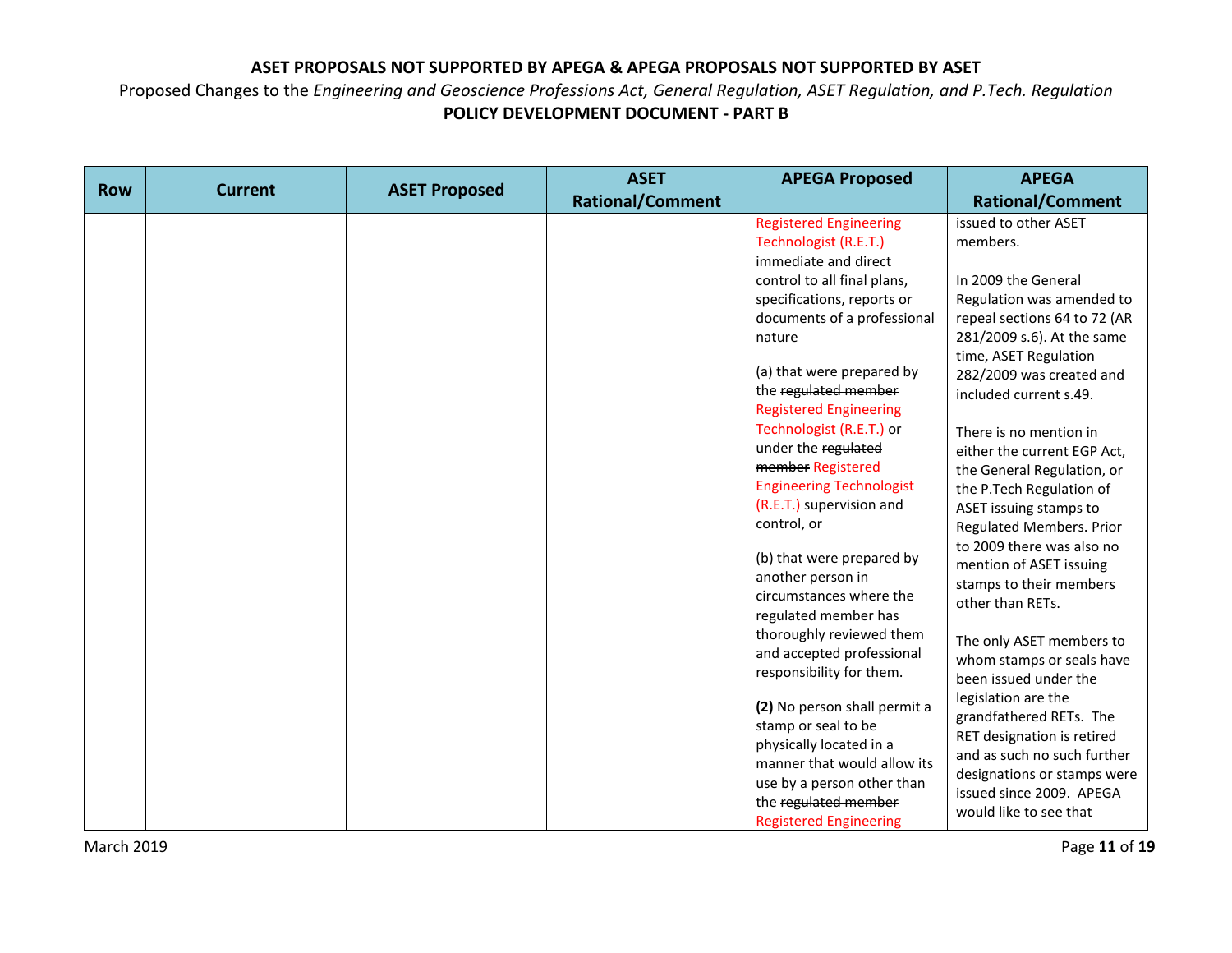| <b>Row</b> | <b>Current</b> | <b>ASET Proposed</b> | <b>ASET</b><br><b>Rational/Comment</b> | <b>APEGA Proposed</b>                                                                                                                                                                                                                                                                                                                                                                                                                                                                                                                                                                                                                                                                                                                                                                                       | <b>APEGA</b><br><b>Rational/Comment</b>                                                                                                                                                                                                                                                                                                                                                                                                                                                                                                                                                                                                                                                                                                                    |
|------------|----------------|----------------------|----------------------------------------|-------------------------------------------------------------------------------------------------------------------------------------------------------------------------------------------------------------------------------------------------------------------------------------------------------------------------------------------------------------------------------------------------------------------------------------------------------------------------------------------------------------------------------------------------------------------------------------------------------------------------------------------------------------------------------------------------------------------------------------------------------------------------------------------------------------|------------------------------------------------------------------------------------------------------------------------------------------------------------------------------------------------------------------------------------------------------------------------------------------------------------------------------------------------------------------------------------------------------------------------------------------------------------------------------------------------------------------------------------------------------------------------------------------------------------------------------------------------------------------------------------------------------------------------------------------------------------|
|            |                |                      |                                        | Technologist (R.E.T.) to<br>whom it was issued.<br>(3) When a stamp or seal is<br>applied, the regulated<br>member Registered<br><b>Engineering Technologist</b><br>(R.E.T.) to whom it was<br>issued shall ensure that the<br>stamp or seal is<br>accompanied with that<br>person's signature and the<br>date on which the stamp or<br>seal is applied.<br>(4) A stamp or seal may be<br>applied to the cover page or<br>final page of reports or<br>documents in a manner that<br>clearly indicates acceptance<br>of professional responsibility<br>for the reports or<br>documents, without being<br>applied to each page.<br>(5) A regulated member<br><b>Registered Engineering</b><br>Technologist (R.E.T.) shall<br>not acquire a stamp or seal<br>from any source other than<br>the ASET Registrar. | clarification in the ASET<br>Regulation.<br>Section 49 of the ASET<br>Regulation should be revised<br>to reflect this.<br>APEGA does not agree with<br>ASET that they should have<br>the authority to issue<br>stamps to regulated<br>members.<br>The issuing of stamps to<br><b>Regulated Members is</b><br>confusing to the public and<br>would mislead the public<br>into thinking that a<br>Regulated Member has a<br>scope of practice and/or is<br>authenticating and taking<br>responsibility for the work.<br>Part A Row 79 is specifically<br>addressing authentication<br>and refers to licensed<br>professionals only. APEGA<br>does believe that ASET<br>Regulation 49(1) was a<br>drafting error and all we<br>seek to do is to correct it to |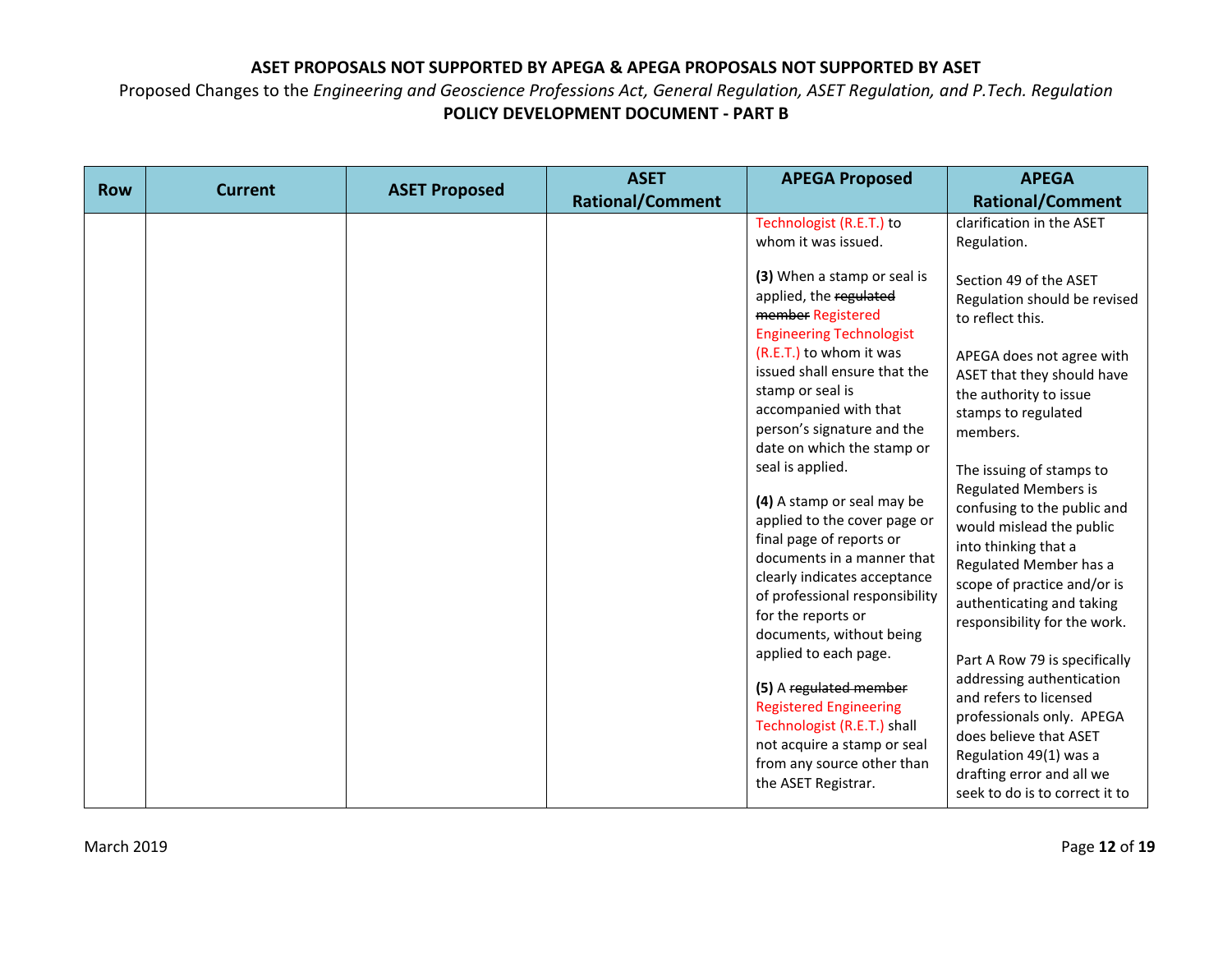|            |                        |                      | <b>ASET</b>                                          | <b>APEGA Proposed</b>                                                                                                                                                                                                                                                                                                                                                                     | <b>APEGA</b>                                                                                                                           |
|------------|------------------------|----------------------|------------------------------------------------------|-------------------------------------------------------------------------------------------------------------------------------------------------------------------------------------------------------------------------------------------------------------------------------------------------------------------------------------------------------------------------------------------|----------------------------------------------------------------------------------------------------------------------------------------|
| <b>Row</b> | <b>Current</b>         | <b>ASET Proposed</b> | <b>Rational/Comment</b>                              |                                                                                                                                                                                                                                                                                                                                                                                           | <b>Rational/Comment</b>                                                                                                                |
|            |                        |                      |                                                      | (6) A regulated member<br><b>Registered Engineering</b><br>Technologist (R.E.T.) shall<br>only use a stamp or seal<br>while that person is<br>registered pursuant to this<br>Regulation.<br>(7) Stamps and seals are the<br>property of ASET and a<br>person in possession of a<br>stamp or seal shall                                                                                    | ensure it references<br>grandfathered RETs.<br>(see Part A row 79 and 80 -<br>Stamps are reserved for<br>Licensed Professionals only.) |
|            |                        |                      |                                                      | surrender it to ASET on<br>demand.                                                                                                                                                                                                                                                                                                                                                        |                                                                                                                                        |
|            |                        |                      |                                                      | (8) A regulated member<br><b>Registered Engineering</b><br>Technologist (R.E.T.) may,<br>with the approval of the<br>ASET Registrar, apply a<br>computer-generated<br>facsimile of the stamp or<br>seal if that person otherwise<br>meets the requirements of<br>the Act and this Regulation.<br>(9) A stamp or seal of an<br>R.E.T. is not considered in<br>any way as authentication of |                                                                                                                                        |
| B(8)       | ASET Regulation 13 (1) |                      | ASET does not agree to this<br>proposed change until | a professional document.<br>13(1) A person who meets<br>the following requirements                                                                                                                                                                                                                                                                                                        | 13(1) $a -$ see Part A Row R<br>19                                                                                                     |
|            |                        |                      | further consultation can be                          | and applies to the ASET                                                                                                                                                                                                                                                                                                                                                                   |                                                                                                                                        |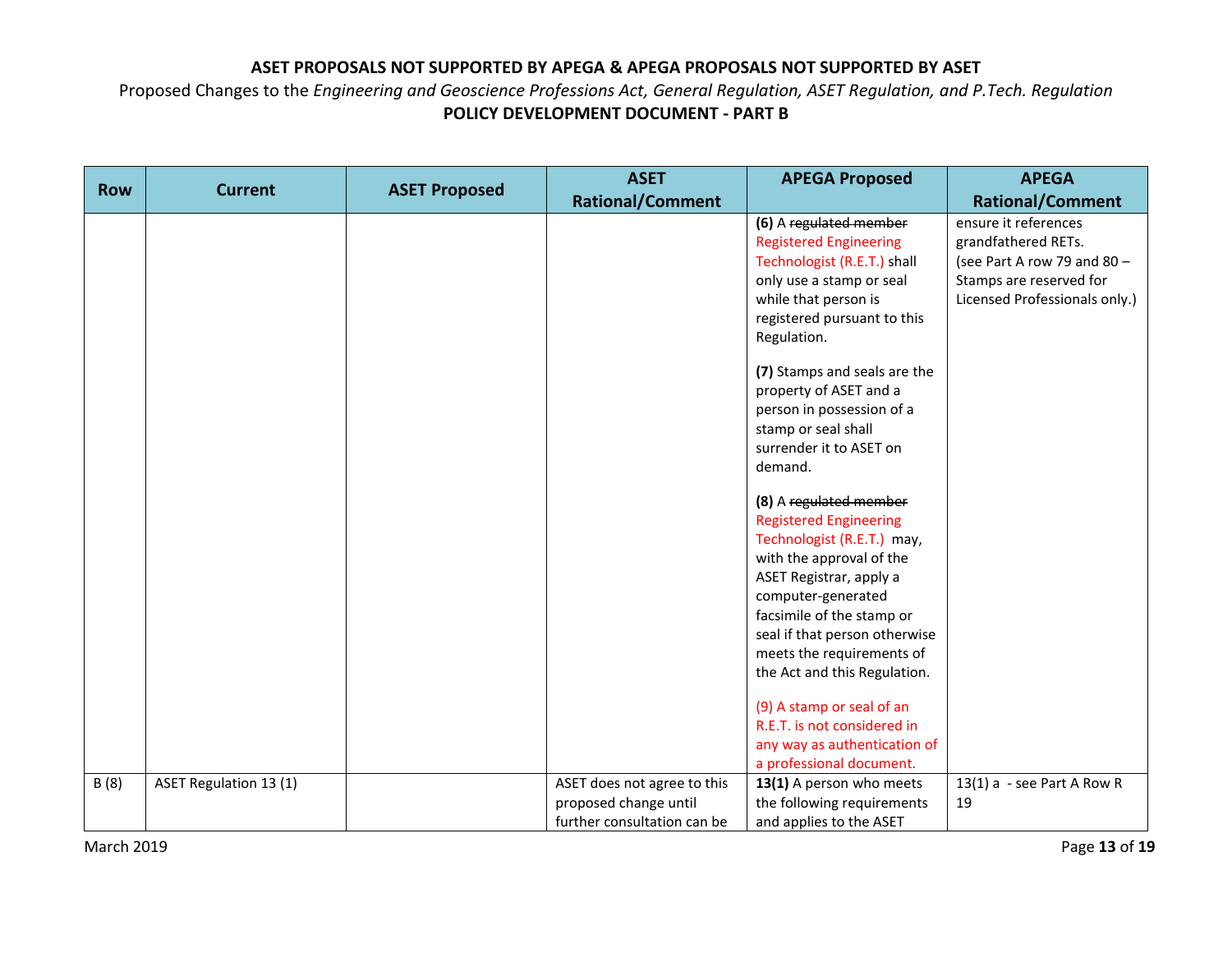|            |                           |                      | <b>ASET</b>                    | <b>APEGA Proposed</b>          | <b>APEGA</b>                   |
|------------|---------------------------|----------------------|--------------------------------|--------------------------------|--------------------------------|
| <b>Row</b> | <b>Current</b>            | <b>ASET Proposed</b> | <b>Rational/Comment</b>        |                                | <b>Rational/Comment</b>        |
|            | Also see Section 14(1) in |                      | carried out with ASET          | Registrar for registration is  | APEGA agrees that further      |
|            | Row $B(6)$                |                      | members and with               | entitled to be registered as a | clarification from the         |
|            |                           |                      | Government. Removal of         | regulated member:              | government is required as      |
|            |                           |                      | applied science and            | (a) the applicant is a         | APEGA does not believe it      |
|            |                           |                      | information technology         | Canadian citizen or is         | was the intent of the          |
|            |                           |                      | from the regulations limits    | lawfully entitled to work in   | government to regulate         |
|            |                           |                      | ASET's ability to regulate     | Canada;                        | applied science and            |
|            |                           |                      | members who practice in        | (b) the applicant is of good   | computer technology under      |
|            |                           |                      | these areas and to protect     | character and reputation;      | the Engineering and            |
|            |                           |                      | against title misuse. This has | (c) the applicant has a        | Geoscience act.                |
|            |                           |                      | the potential to further       | knowledge of the Act and       |                                |
|            |                           |                      | complicate and confuse the     | the regulations under the      | APEGA is of the view that      |
|            |                           |                      | professional landscape in      | Act, and general               | "applied science and           |
|            |                           |                      | Alberta. It may also create    | knowledge related to the       | information technology"        |
|            |                           |                      | national mobility issues       | practice of engineering        | should be removed from         |
|            |                           |                      | given that some provinces      | and geoscience applied         | <b>ASET Regulation 13.</b>     |
|            |                           |                      | only issue the A.Sc.T.         | science, information or        | Similarly, the designations    |
|            |                           |                      | designation to engineering     | engineering of applied         | "applied science               |
|            |                           |                      | and geoscience                 | science, information or        | technologist (AScT)"           |
|            |                           |                      | technologists (e.g., both      | engineering-technology-        | and "certified computer        |
|            |                           |                      | <b>ASTTBC and SASTT in our</b> | which has been                 | information technologist       |
|            |                           |                      | neighbouring provinces).       | demonstrated by                | (CCIT)" should be removed      |
|            |                           |                      |                                | passing an examination         | from ASET Regulation 14.       |
|            |                           |                      | ASET does not agree to         | that is prescribed by the      | The reason is that the EGP     |
|            |                           |                      | eliminate the reference to     | <b>ASET Board of Examiners</b> | legislation is for regulation  |
|            |                           |                      | the practice of technology.    | <b>Registration Committee;</b> | of the practice of             |
|            |                           |                      |                                | (d) the applicant              | engineering and geoscience;    |
|            |                           |                      |                                | demonstrates to the ASET       | it is not for other areas such |
|            |                           |                      |                                | <b>Board of Examiners</b>      | as biology, architecture, or   |
|            |                           |                      |                                | <b>Registration Committee</b>  | computer/IT fields.            |
|            |                           |                      |                                | that the applicant has a       |                                |
|            |                           |                      |                                | proficiency in the English     |                                |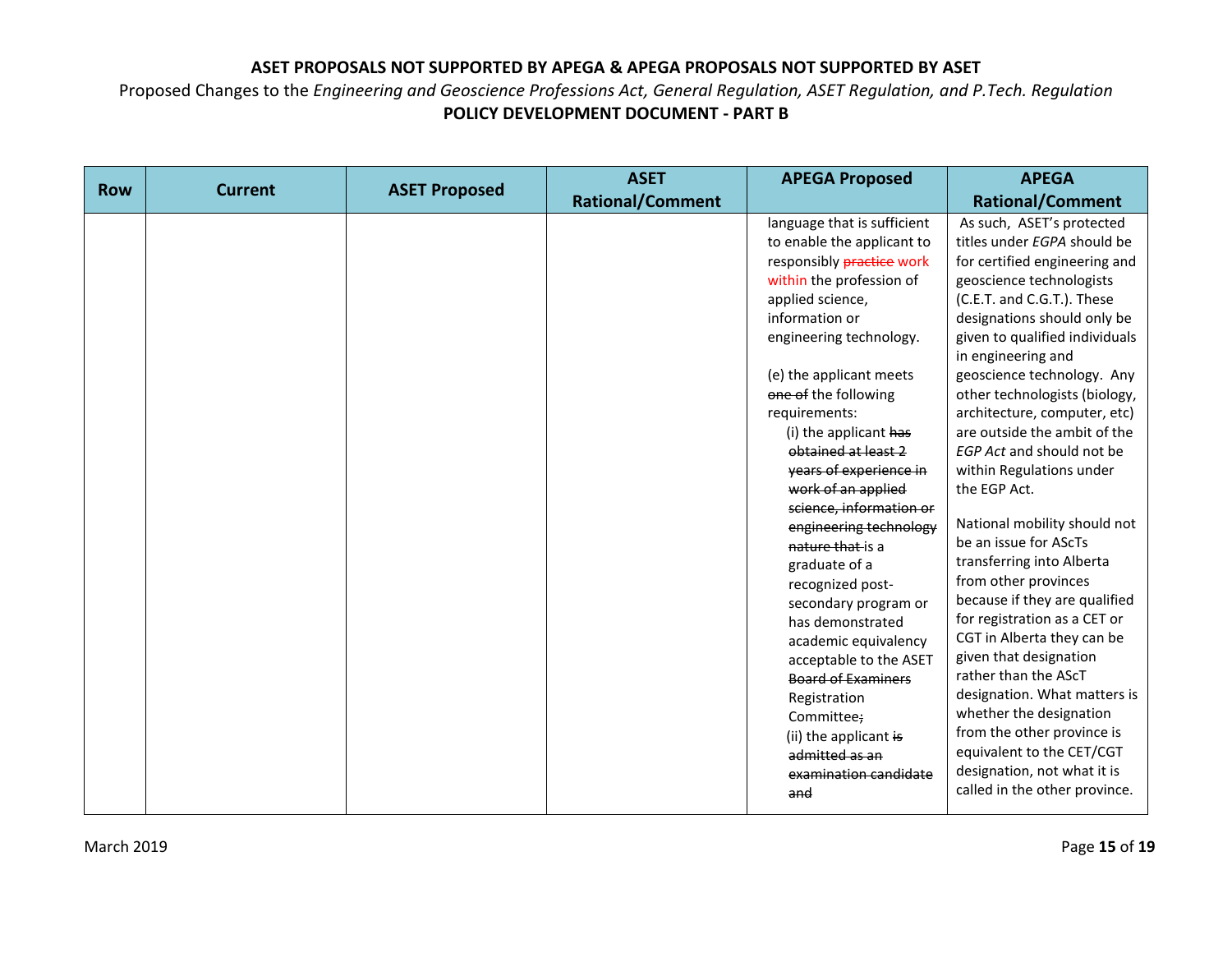|            |                |                      | <b>ASET</b>             | <b>APEGA Proposed</b>                                                                                                                                                                                                                                                                                                                                                                                                                                                                                                                                                      | <b>APEGA</b>                                                                                                                                                                                                                                                                                                                                                                                                                                    |
|------------|----------------|----------------------|-------------------------|----------------------------------------------------------------------------------------------------------------------------------------------------------------------------------------------------------------------------------------------------------------------------------------------------------------------------------------------------------------------------------------------------------------------------------------------------------------------------------------------------------------------------------------------------------------------------|-------------------------------------------------------------------------------------------------------------------------------------------------------------------------------------------------------------------------------------------------------------------------------------------------------------------------------------------------------------------------------------------------------------------------------------------------|
| <b>Row</b> | <b>Current</b> | <b>ASET Proposed</b> | <b>Rational/Comment</b> |                                                                                                                                                                                                                                                                                                                                                                                                                                                                                                                                                                            | <b>Rational/Comment</b>                                                                                                                                                                                                                                                                                                                                                                                                                         |
|            |                |                      |                         | (A) has completed<br>the educational<br>upgrading,<br>examinations or<br>other assessment<br>activities referred<br>to in section 8(b),<br>and<br>(B) has obtained at<br>least 2 years of<br>experience in work<br>of an applied<br>science,<br>information or<br>engineering<br>technology nature<br>that is acceptable<br>to the ASET Board<br>of Examiners; has<br>obtained at least 2<br>years of<br>experience in work<br>of an applied<br>science,<br>information or<br>engineering or<br>geoscience<br>technology nature<br>that is acceptable<br>to the ASET Board | Applied Science and<br><b>Information Technology</b><br>membership categories and<br>rights and privileges can be<br>addressed in the ASET<br>Bylaws. This is similar to the<br>protection of other titles<br>under the Societies Act, and<br>can be regulated in the<br>same way.<br>Also engineering or<br>geoscience technology is<br>work within the definition of<br>the practice of engineering<br>or geoscience. It is not a<br>sub-set. |
|            |                |                      |                         | of Examiners                                                                                                                                                                                                                                                                                                                                                                                                                                                                                                                                                               |                                                                                                                                                                                                                                                                                                                                                                                                                                                 |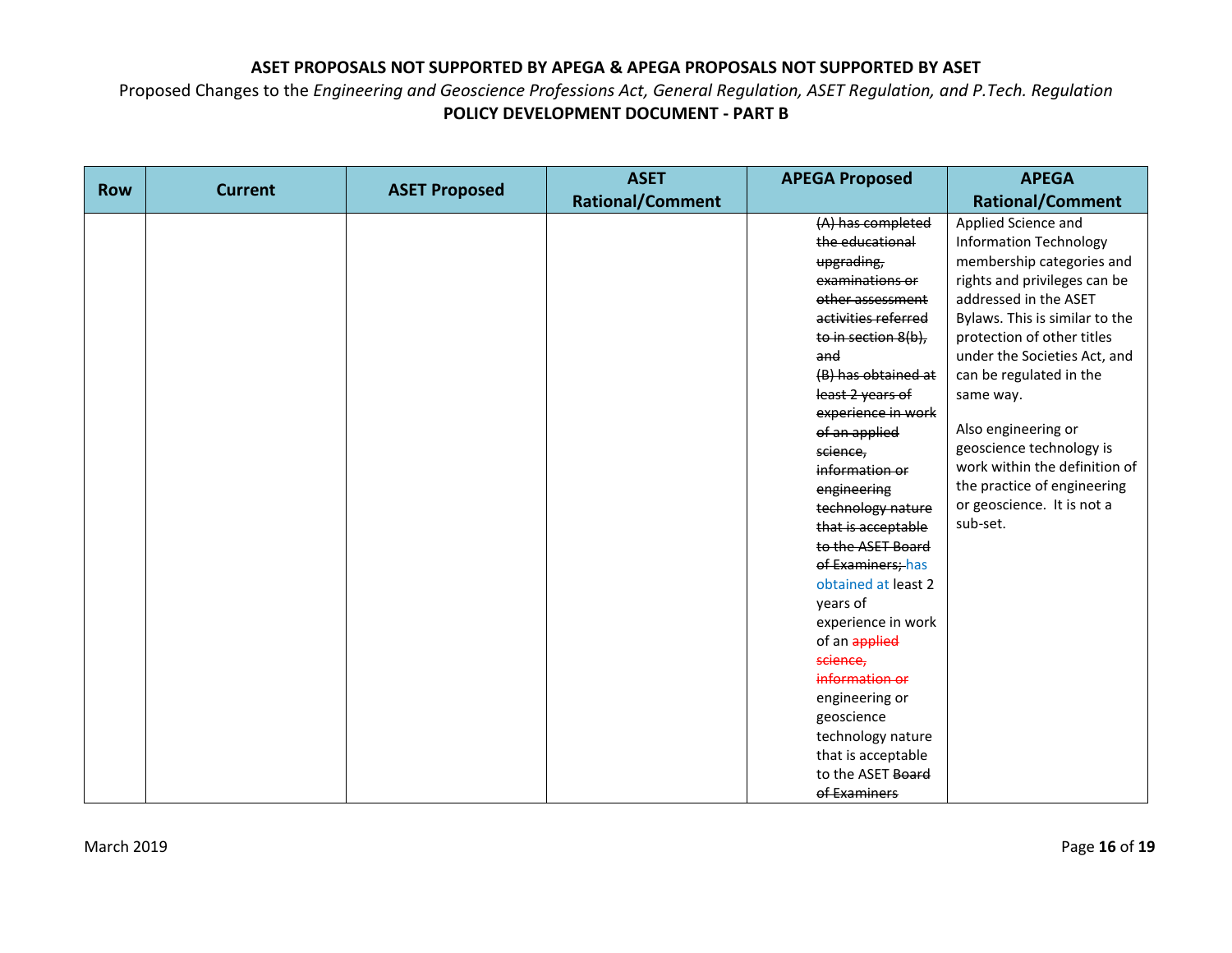|            |                                                                                                                                                                            |                      | <b>ASET</b>                                                                                                                                                                                                                                                                                                                                                        | <b>APEGA Proposed</b>                                                                                                                                                                                                                                                                                                                                                               | <b>APEGA</b>                                                                                                                                                                                                                                                                                                                                                                                    |
|------------|----------------------------------------------------------------------------------------------------------------------------------------------------------------------------|----------------------|--------------------------------------------------------------------------------------------------------------------------------------------------------------------------------------------------------------------------------------------------------------------------------------------------------------------------------------------------------------------|-------------------------------------------------------------------------------------------------------------------------------------------------------------------------------------------------------------------------------------------------------------------------------------------------------------------------------------------------------------------------------------|-------------------------------------------------------------------------------------------------------------------------------------------------------------------------------------------------------------------------------------------------------------------------------------------------------------------------------------------------------------------------------------------------|
| <b>Row</b> | <b>Current</b>                                                                                                                                                             | <b>ASET Proposed</b> | <b>Rational/Comment</b>                                                                                                                                                                                                                                                                                                                                            |                                                                                                                                                                                                                                                                                                                                                                                     | <b>Rational/Comment</b>                                                                                                                                                                                                                                                                                                                                                                         |
| B(9)       | Development and approval                                                                                                                                                   |                      | ASET does not agree to limit                                                                                                                                                                                                                                                                                                                                       | Registration<br>Committee; and<br>(iii) the applicant has,<br>in the opinion of the<br>ASET Board of<br>Examiners<br>Registration<br>Committee, through a<br>combination of<br>academic qualification<br>and experience<br>demonstrated the<br>competence<br>demonstrated the<br>competency required<br>for registration as a<br>regulated member.<br><b>ASET Regulated Members</b> | APEGA is of the view that                                                                                                                                                                                                                                                                                                                                                                       |
|            | of practice standards for<br><b>ASET Regulated Members</b><br>EGP Act s. 19(1)(i), 87.3(1)(i),<br>88.5(1)(j)<br>EGP Act s. 16(1)(a)(ii),<br>88.1(1)(a)(ii), 93.5(1)(a)(ii) |                      | the ASET Practice Review<br>Board to the development<br>of practice guidelines. The<br><b>ASET Practice Review Board</b><br>should retain authority to<br>develop practice standards<br>specific to Regulated<br>Members. ASET supports<br>the limitation to practice<br>guidelines for the Joint<br>Practice Review Board as<br><b>Professional Technologists</b> | should adhere to the<br>practice standards published<br>by APEGA. In this way, the<br>same standards apply to all<br>persons working across the<br>spectrum of engineering and<br>geoscience practice.<br>(see Part A see row 17 (i). 66<br>and $67)$                                                                                                                               | <b>ASET Regulated Members</b><br>work within the definition of<br>the practice of engineering<br>(and geoscience). The<br>updated proposal for EGP<br>Act section 2(4)(b) and<br>5(2)(b) recognizes this and<br>allows for a gradation and<br>different degrees of<br>supervision in different<br>circumstances. APEGA<br>recognizes that what<br>constitutes appropriate<br>supervision varies |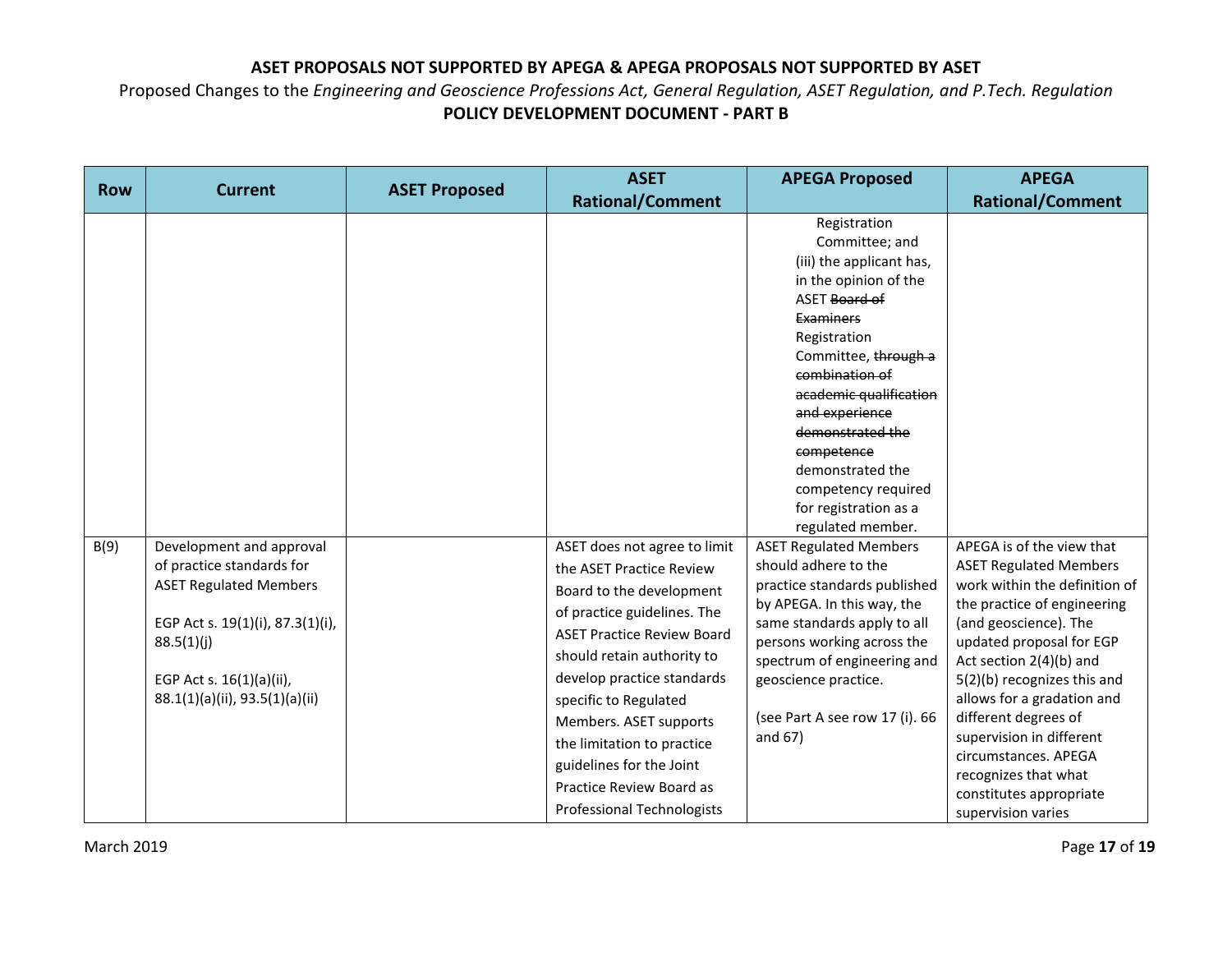|            |                |                      | <b>ASET</b>                                                                                              | <b>APEGA Proposed</b> | <b>APEGA</b>                                                                                                                                                                                                                                                                                                       |
|------------|----------------|----------------------|----------------------------------------------------------------------------------------------------------|-----------------------|--------------------------------------------------------------------------------------------------------------------------------------------------------------------------------------------------------------------------------------------------------------------------------------------------------------------|
| <b>Row</b> | <b>Current</b> | <b>ASET Proposed</b> | <b>Rational/Comment</b>                                                                                  |                       | <b>Rational/Comment</b>                                                                                                                                                                                                                                                                                            |
|            |                |                      | are practicing<br>engineering/geoscience and<br>should adhere to the<br>standards published by<br>APEGA. |                       | depending on the<br>circumstances and that ASET<br>CETS (and CGTs) and<br>regulated members can<br>work under indirect<br>supervision as determined<br>by the permit holder<br>employer and licensed<br>professional taking<br>responsibility. Regardless of                                                       |
|            |                |                      |                                                                                                          |                       | the level of supervision, the<br>individual is still working<br>within the definition of the<br>practice of engineering (and<br>geoscience) and the same<br>practice standard(s) should<br>apply to all individuals<br>engaged in the practice of<br>engineering (and<br>geoscience).                              |
|            |                |                      |                                                                                                          |                       | As a result, ASET Regulated<br>Members and permit<br>holders should adhere to<br>the practice standards<br>published by APEGA. In this<br>way, the same standards<br>apply to all persons working<br>across the spectrum of<br>engineering and geoscience<br>practice. Allowing ASET to<br>issue separate practice |